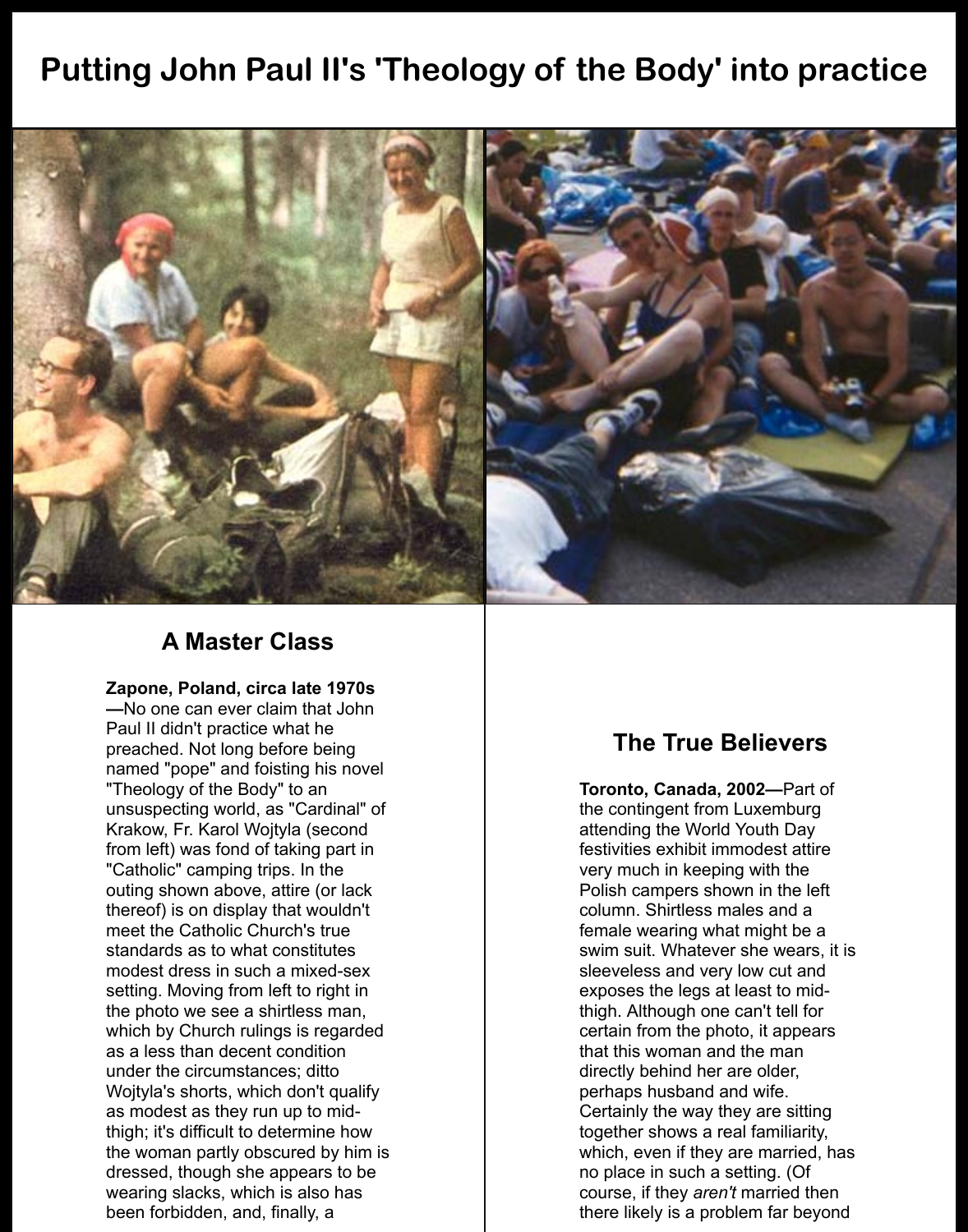woman who, *not five feet away from a priest (and supposed cardinal)*, exhibits an immodesty far exceeding that of the others, with sleeveless blouse and short shorts (possibly a mini-skirt, as Tradition in Action writes, but either way *not even remotely modest*) that expose her upper thighs. While such attire isn't morally acceptable for any public setting with the opposite sex, the presence of a cleric makes it all the more grave. Yet no cleric intent on living his vocation as it ought to be lived, on following the Church's admonitions and, above all, on pleasing Christ and his Blessed Mother would put his celibacy in such jeopardy in the first place. Rather, such a priest would be most circumspect in his dealings with woman, something that is regarded as his absolute duty in the maintenance of priestly celibacy. Of course, Wojtyla didn't fit that description either above or in the years that followed in Rome, where over and again he showed himself the antithesis of that, whether it be in his approval of the bare-breasted women who assisted at his "Mass" in Papua New Guinea, his audiences with a seeming endless stream of scantily clad female performers who entertained him, some with indecent acrobatic contortions or his establishment of World Youth Day, where hundreds of thousands immodestly dressed young people gathered before him and heard from him not a word of protest about their attire. In short, this is a priest who had long ago ceased to hold the Catholic Faith in any substantive way and who was intent on passing his counterfeit "Theology of the Body" on to all who would listen and then put it into practice.

their mere lack of anything remotely approaching Catholic comportment.) Hence, if that's the case, they're probably *chaperones* for the group, which would provide a generational bridge from the photo on the left. Of course, John Paul II didn't invent immodesty, but he almost single-handedly helped "legitimize" it in Novus Ordo circles. Prior to his "papacy" as bad as any of his conciliar predecessors were, none of them were shown in such a compromising setting. True, they were not coming out for decency the way they should, but at least they weren't engaging in acts unseemly for a priest. When the camping photos hit the Italian press in 1979, the year after his election, he made no effort to apologize for setting a bad example, which in itself does not say much for his good will in the matter. That should have been a red flag, right there. In the fall of that year he began a series of General Audiences on his novelty, the socalled Theology of the Body, which like all Modernist teachings combined the authentic Catholic with the the latest intellectual fads. His utter contempt for Catholic decency, which has been documented here, also had practical consequences in churches. When Fr. Roger Griese enforced a dress code in Dayton, OH, his "archbishop" declared him suspended. Fr. Griese directly appealed to John Paul II, but was rebuffed. Here the Polish "pope" truly showed his hand: What's good for campouts and youth fests is also good for communion! When some "neo-traditionalist"

## Return to

"Now the *works of the flesh* are manifest, which are fornication, uncleanness, *immodesty*¼and such like. Of the which I foretell you, as I have foretold to you, that *they who do such things shall not obtain the kingdom of God*. But the fruit